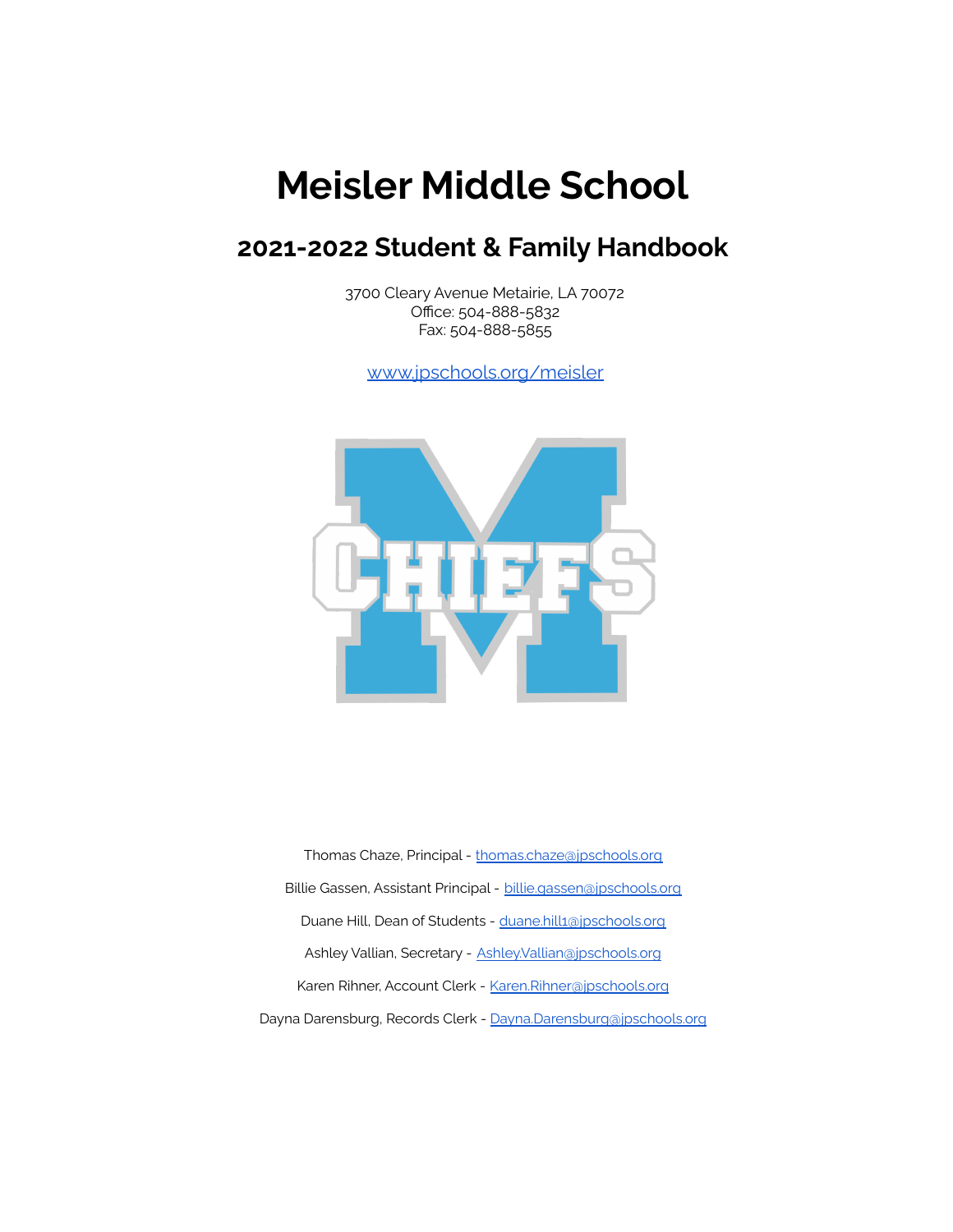



# *Meisler Middle School Vision:*

*The Meisler Middle School community will create a safe and positive instructional environment that promotes high academic, social, and emotional growth for all students.*

# *Meisler Middle School Mission:*

*The Meisler Middle School community will strive to provide high quality instruction designed to support student growth towards meeting individualized academic, social, and emotional goals in the 21st century college and career ready world.*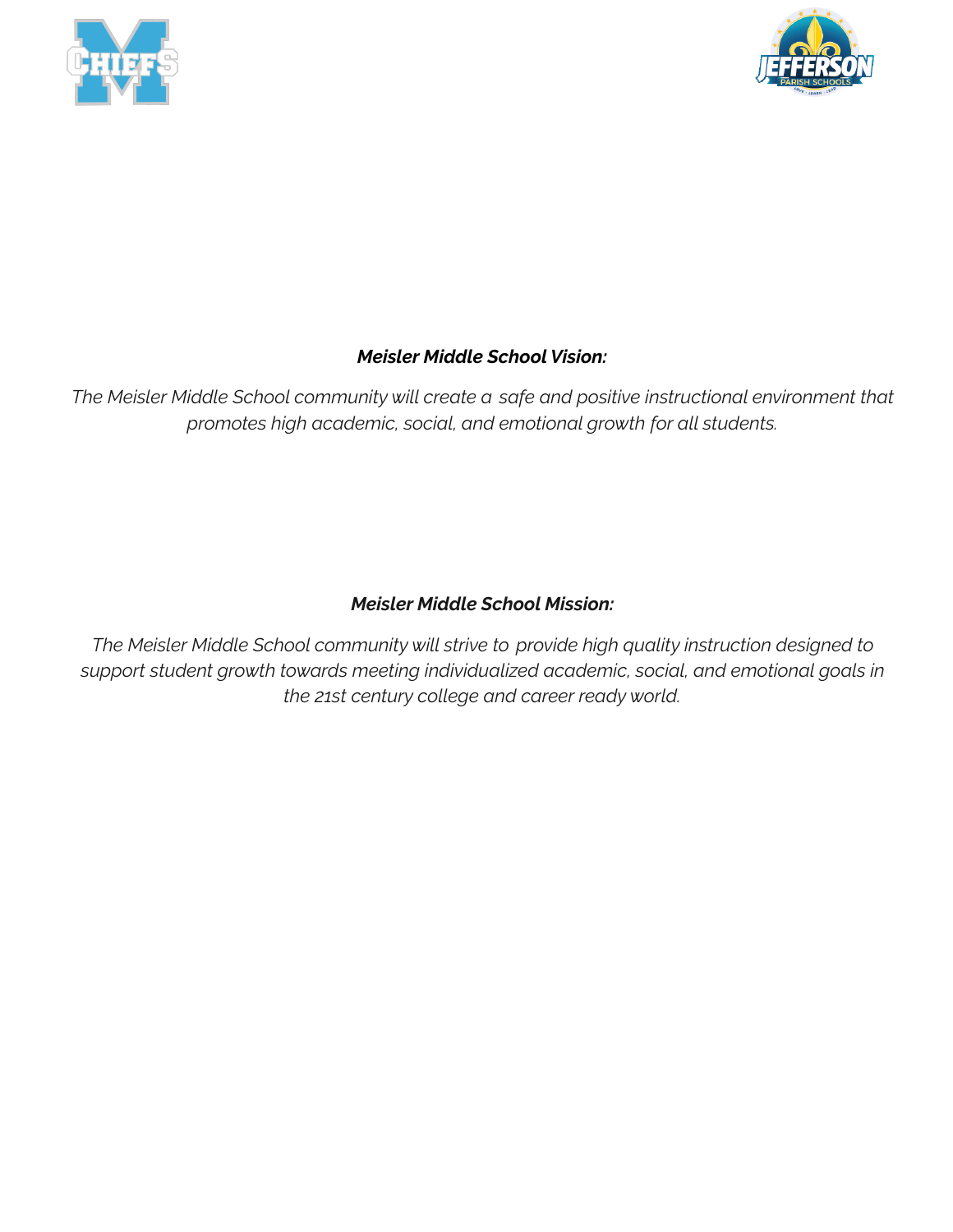



# **Courage, Heart, Integrity, Enthusiasm, Focus**

Meisler students demonstrate courage: they are not afraid to tackle challenges and they pursue excellence no matter how hard the endeavor may be.

Meisler students have heart: they care for one another, they support each other, and they lend a helping hand when needed.

Meisler students display integrity: they know that great things are only achieved through honorable behavior. Their actions speak louder than words, and they always choose the path that is right and fair over the easy road.

Meisler students show enthusiasm. They are excited to be part of a vibrant school community and they celebrate the common story they are writing alongside their peers and mentors.

Meisler students focus on their goals no matter what. They do not let distractions tarnish their efforts and prevent them from being the best version of themselves.

They are Chiefs.

Chiefs are part of a school family that is relentlessly dedicated to preparing them to become successful, productive and happy citizens in their communities. Working hard everyday toward academic excellence prepares them for a world in which they will undertake countless successful journeys.

Throughout the year, our Chiefs will develop a wealth of knowledge and skills that will be foundational to their future endeavors. Academic excellence combined with character development will be key to positively impact our children every day.

Our school community relies on the common efforts from our children and our faculty to continuously strive for improvement. We are committed to celebrating each and every one's differences and to learn from each other as we strengthen our respect for one another. We know that it takes a village to raise a child, and we are proud to partner with our families and communities to maximize our impact.

Clear common rules and expectations are the backbone of a school community that is guided by the pursuit of excellence. All students and members of the Meisler community are expected to know and understand our policies. As Chiefs, we know that embracing them and doing our very best to help enforce them at all times is key to success.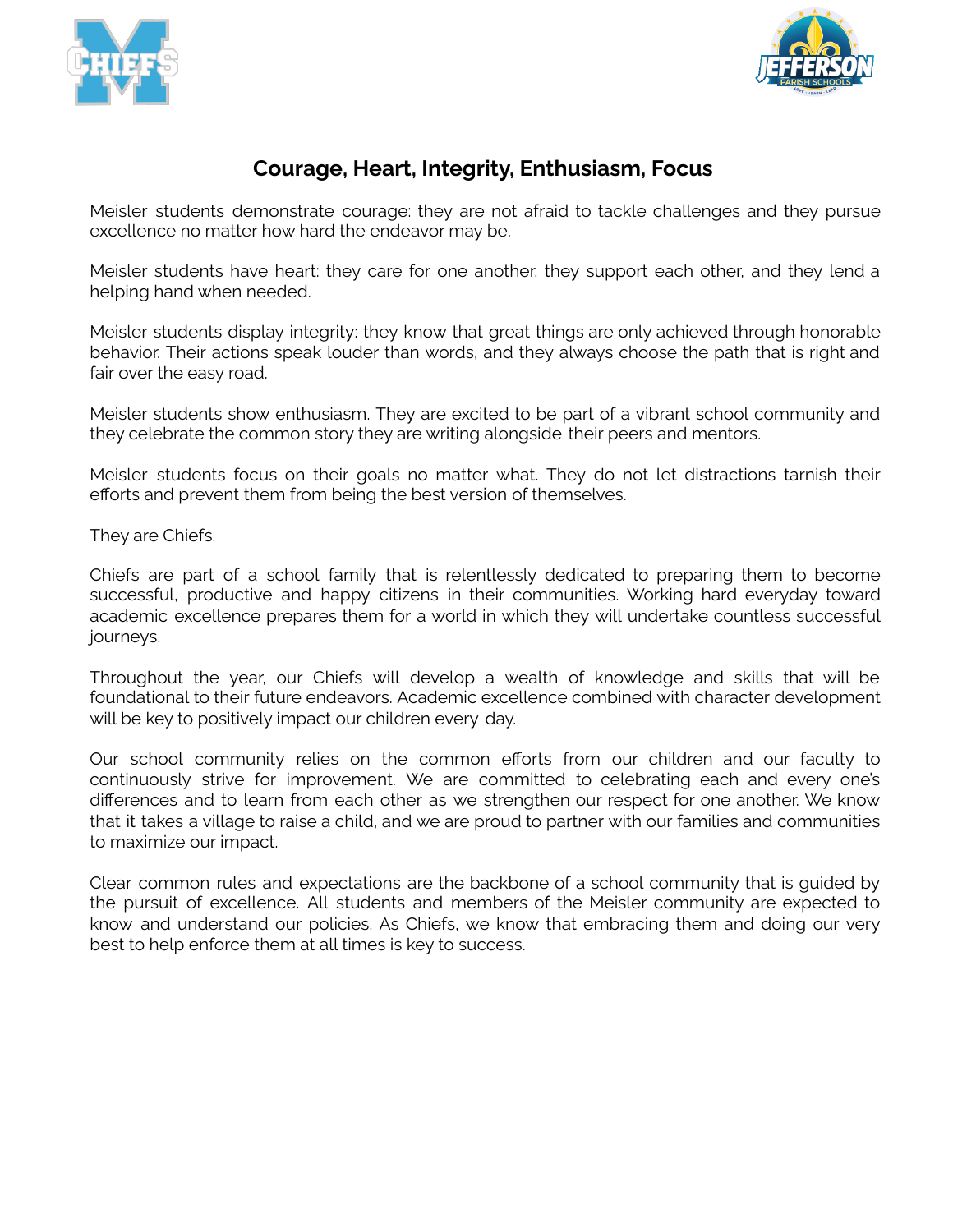



# **ARRIVAL TO/DISMISSAL FROM SCHOOL**

#### **Arrival:**

In the morning all students are to enter the school grounds by the bus circle on Pharr Street or at the Acadia Street gate. Students are not to leave the school grounds for any reason. Students are not to use the main entrance, except on rainy days when they report to the gym.

Students who walk to school are not permitted to stop at any of the business establishments before or after school. Students are also not allowed to loiter across from school or in front of the houses within Meisler's vicinity. Jurgens Street, which is not a through street, is always off-limits to Meisler students. All students assigned to a bus must ride their assigned bus to and from school. Written permission from a parent/guardian must be presented and approved by an administrator for a bus student to be granted permission to walk home. For the safety of our students, crossing Veterans Blvd on the way to and from school is prohibited. An administrator may make exceptions upon written request of a parent and approval granted.

#### **Dismissal:**

Students must leave the campus at dismissal unless he/she is required to stay after school. They must leave as dismissed and may not linger. For the safety of our students, crossing Veterans Blvd on the way to and from school is prohibited. An administrator may make exceptions upon written request of a parent and approval granted.

#### **Drop Off/Pick Up:**

For the safety of our students, no parent should enter the front parking lot in their vehicle until 8:00 a.m. in the morning and until 3:25 p.m. in the afternoon. Parents / family members may never park or drop off students in the horseshoe area on Pharr Street.

Parents are asked to drop off students and pick up students in the morning and afternoon on Acadia Street only. Persons dropping off students and picking up students are to form a single car pool line on Acadia Street to drop off or pick up students. Students are not allowed to walk to side streets or to vehicles that are not in the single carpool line. This entrance was added for the safety of our students as well as to minimize traffic congestion. Students should not be dropped off or picked up on Cleary Avenue and Pharr Street or in the parking lot in front of the school at any time. The only exception for this procedure will be on rainy days. On rainy days, parents may drop off and pick up at the covered walkway in front of the south end of the main building on Cleary Avenue after the busses have gone.

## **Checking Out Students**

Parents or other designees on the emergency card are the only persons allowed to check a student out of school. Parents or designee must also show a picture ID to be allowed to check out a student. Students are signed out in the Main Office.

Except in emergencies - No student will be checked out after 2:10 p.m.

## **Bike - Cars & Motorbikes**

To protect student belongings, bicycles must be chained and locked to the bicycle racks on the side of the school grounds at the Pharr Street entrance. Students are not allowed to drive, nor are they permitted to ride a motorbike.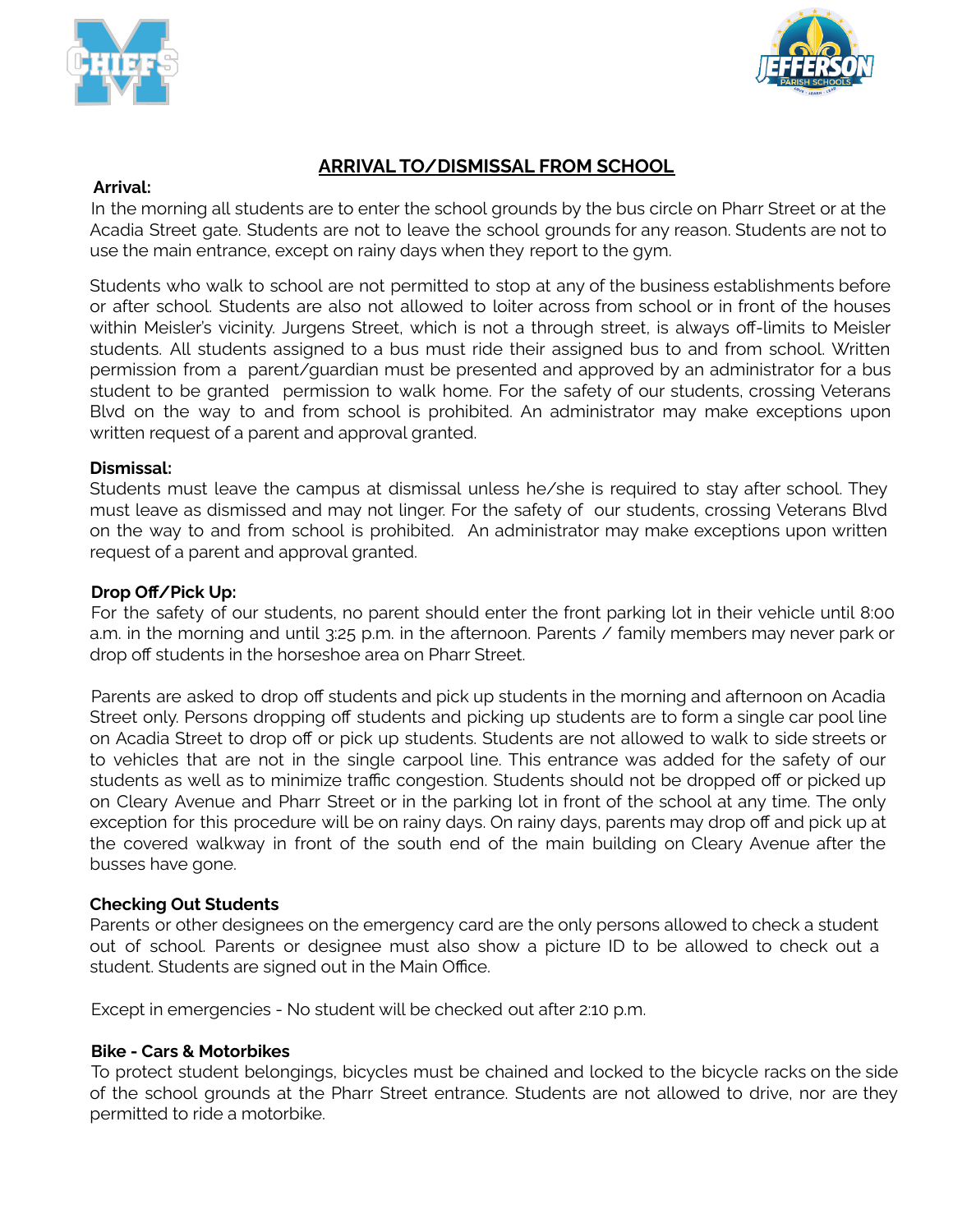



# **ATTENDANCE - TARDINESS**

Meisler's attendance policy is aligned with the rules enacted by the Jefferson Parish School Board. Such policies are available to the public on the District's website:

<https://www.jpschools.org/domain/180>

Hard copies of the Jefferson Parish Schools Procedures & Policies for Parents and Students are available upon request made to the front office or to the school administrators.

# **Attendance Requirements & Eligibility for Promotion:**

Middle School students must be in attendance at least 160 days (60,120 min, based on a 375 min instructional day) to be eligible to receive credit.)

In normal circumstances, only physicians' statements, death in the family, and court appearances with subpoenas will excuse absences according to State Law. Parental notes allow the students to make up missed work. Parental notes will be accepted for two consecutive days not to exceed ten days per school year, unless specifically approved by the principal. Vacations and family trips are unexcused absences. Parents are asked to make medical and dental appointments after school whenever possible.

Any student who has more than 10 unexcused absences can be referred to Families in Need of Services. A student who has an unexcused absence on a day of school will not participate or attend any school activity that day, including sporting events.

## **What to do when my child is going to be absent?**

Parents are asked to call the school (888-5832) when a student is absent. Upon the student's return, he or she must bring a doctor's note stating the length of time and the reason for being absent. The excuse will be given to the homeroom teacher. The student is then given a blue admit slip marked excused. The student must then present the admit slip to each of his/her teachers for their signature. For this purpose, excused absences will allow the student to make up for any missed work. Doctor's notes must be turned in within 5 days of the absence.

#### **Make-up Work and Credit**

For excused absences of five (5) or more consecutive days, the student must be given the opportunity to initiate and complete make-up work within ten (10) days after returning to school.

Extension of time may be granted at the discretion of a school administrator and the teacher in cases of extended illness. For excused absences of less than five (5) consecutive days, the allotted time to make up the work is left to the discretion of the teacher. However, it should not exceed ten (10) school days.

## **Make Up Seat Time (MUST)**

Students with excessive absences (14 days and up) will not be eligible for promotion to the next grade. Teachers will monitor students' absences thoroughly and will make all efforts to contact families preemptively when absences become excessive.

If necessary, teachers will specifically communicate with families about attendance during each 9-week period. A record of those communications will be kept by the teacher.

Students with excessive absences will be provided the opportunity to make up for instructional time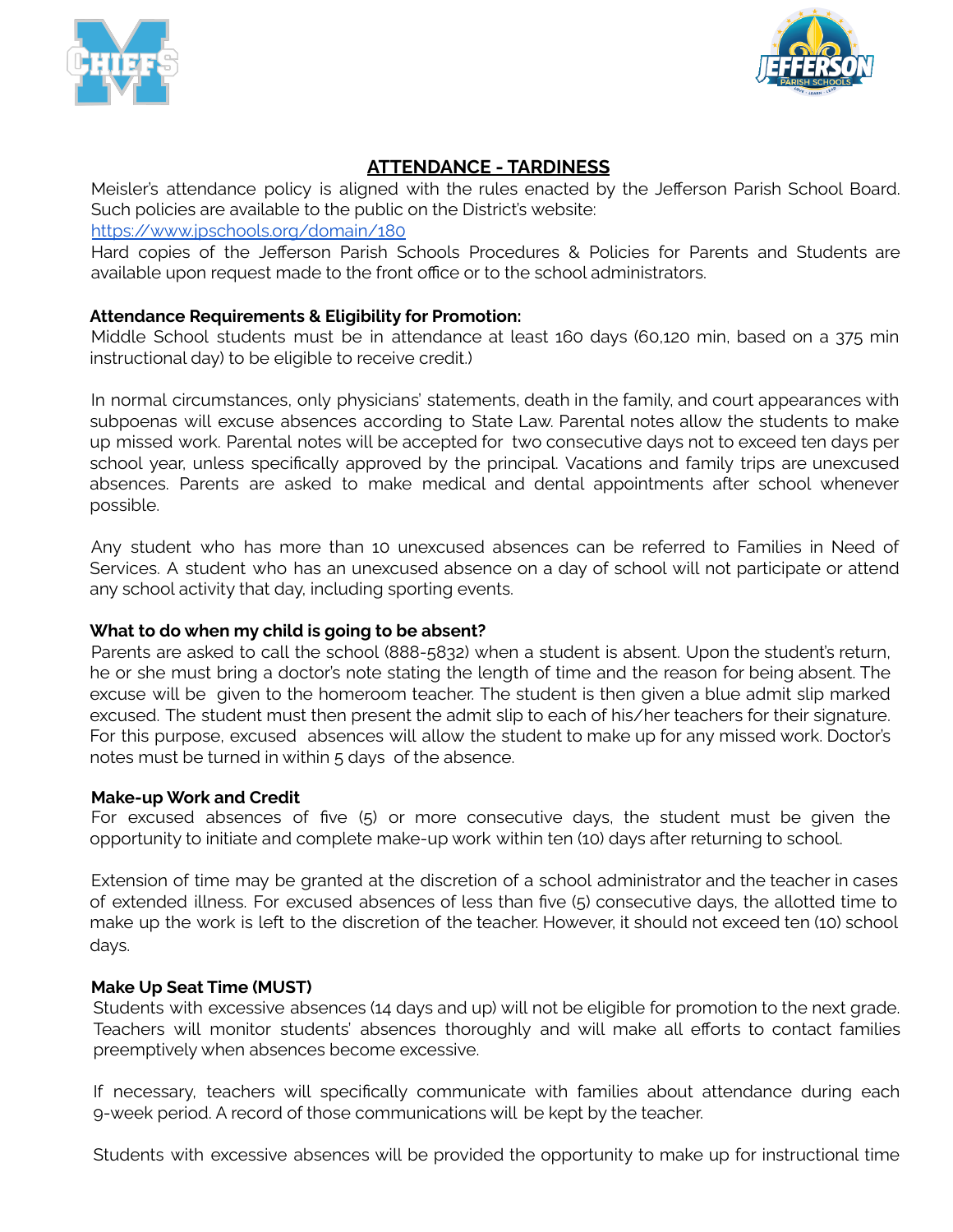



lost during absences. Make Up Seat Time will begin following the first quarter of the school year. All students with 7 absences or more will be enrolled in the program. All families will be informed of the opportunity. The specifics regarding the modality of making up instructional time will be presented to our families as soon as they become available.

#### **Tardiness**

In order to maximize learning outcomes, it is imperative that students are present in class everyday (unless sick or unable to attend school for reasons that are susceptible to be excused) and on time. Being late to class significantly hinders children's ability to maximize their learning opportunities.

Teachers are expected to strictly adhere to the school's and to the district's policies regarding tardiness. Students reporting to school after the homeroom tardy bell (8:00 a.m.) must directly report to their homeroom and will be marked tardy. Students arriving on campus after 8:00 a.m. must report to the Main Office and sign in tardy. Teachers will not send a child to the office to obtain a tardy pass.

Students are expected to promptly go from one classroom to another between instructional periods. Teachers will take roll in the first two minutes of each class to monitor whether students are located where they are supposed to be. Disciplinary actions (based on the level indicated in the policy) will be taken when students intentionally miss instruction.

## **CLOSURE - EMERGENCY RELOCATION**

In case of severe weather the official announcement for school closings can be heard over local radio station WWL 870 and WWL TV Channel 4. Please check Meisler's social media platforms (Facebook, Instagram, Twitter) as well as the school's website ([www.jpschools.org/meisler\)](http://www.jpschools.org/meisler) for frequent updates.

In the event of an emergency relocation the following facilities will house students and staff until they are released to their parents/guardian.

1<sup>st</sup> Evacuation Site Johnny Bright Playground 3401 Cleary Avenue 2<sup>nd</sup> Evacuation Site St. Clement of Rome 4317 Richland Avenue

# **COMMUNICATION WITH FAMILIES**

#### **Emergency Card Information:**

Families are required to fill out emergency cards and to provide several contact numbers that may be utilized if needed. Parents/guardians are responsible for updating their phone numbers when needed. Ensuring that all lines of communication between school and families are open is crucial. Robocalls are frequently sent to families and can only be received if the contact information is up to date.

#### **Change of Address and/or Telephone Number**

Please inform the school office in writing immediately if you change your address or telephone number. Three current proofs of address are required to change the address.

#### **Communication with Teachers:**

Families are encouraged to communicate with teachers as often as possible. Conferences can only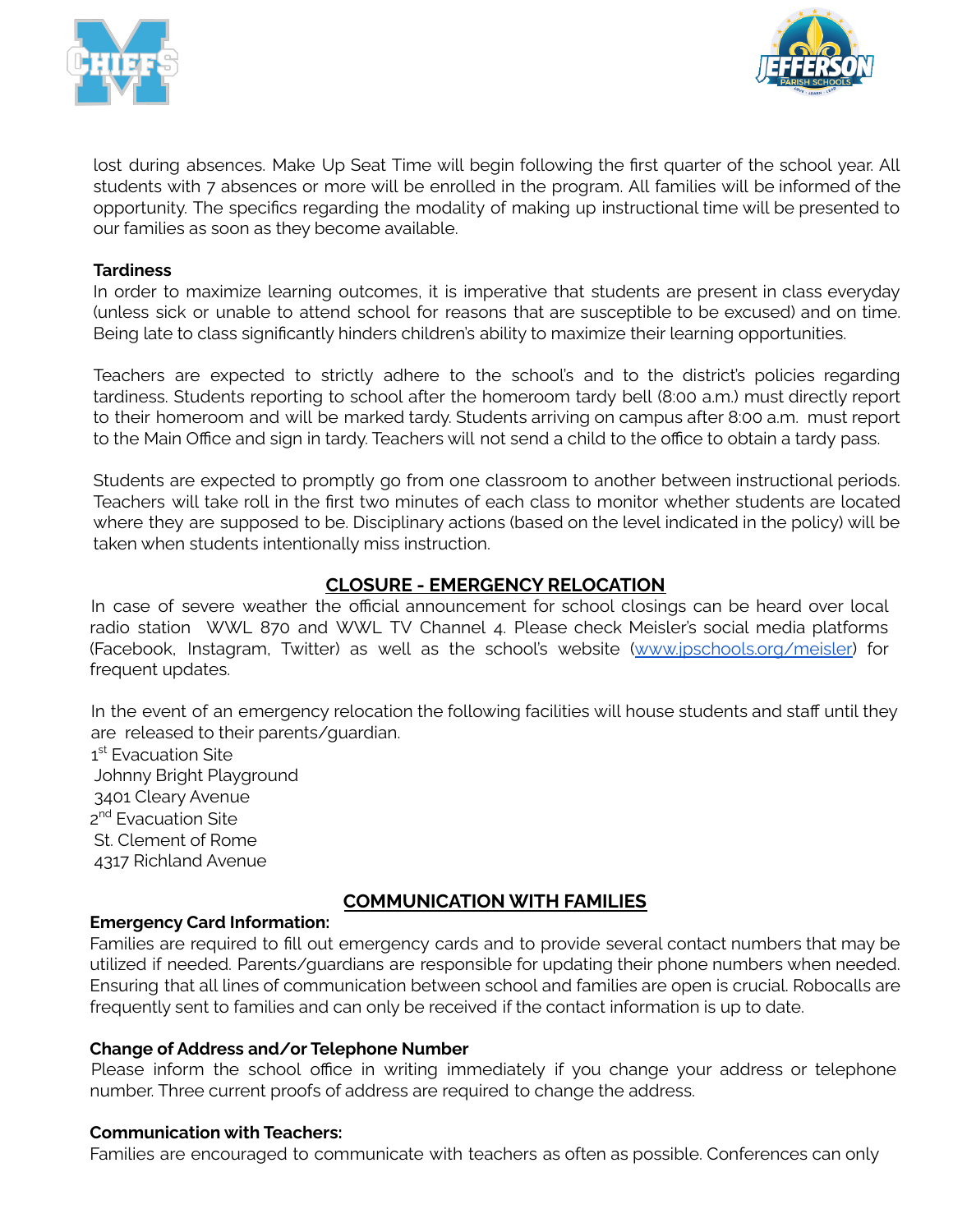



be held if an appointment has been previously made. Teachers may hold conferences during their non-teaching period. Parents may send a note to the teacher via email or call the school office (888-5832) to arrange for a conference.

#### **Communication with Administrators:**

Parents may arrange for a conference with the principal, assistant principal, dean of students or counselor by calling the school. Mr. Chaze, Mrs. Gassen, and Mr. Hill will be available for parents by appointment only. Please contact the secretary to schedule your appointment. They may also be reached directly via email: [thomas.chaze@jpschools.org,](mailto:thomas.chaze@jpschools.org) [billie.gassen@jpschools.org,](mailto:billie.gassen@jpschools.org) [duane.hill@jpschools.org.](mailto:duane.hill@jpschools.org) Students may also arrange for a conference with the principal, assistant principal, dean of students, or counselor by filling out a request form in the school office.

## **Keeping in touch with Meisler Middle School Community:**

Please follow us on our social media platforms to read important updates, to engage with our school community, and to keep up with our students' achievements.

# **DISCIPLINE POLICY**

Meisler's discipline policy is aligned with the rules enacted by the Jefferson Parish School Board. Such policies are available to the public on the District's website:

<https://www.jpschools.org/domain/180>

Hard copies of the Jefferson Parish Schools Procedures & Policies for Parents and Students are available upon request made to the front office or to the school administrators.

Students learn and grow in a structured, consistent, and positive environment. Meisler policies are designed to promote, foster, and enforce a climate that is conducive to high-quality learning and strong emotional support for all children.

Meisler students are expected to follow all our school community rules. For instance, they may never use a phone/electronic device, change assigned seats without permission, or leave the classroom without specific authorization.

Meisler's behavior management strategies are based on restorative practices. As such, interactions between adults and children will remain positive at all times: yelling, derogatory/humiliating language, and any physical contact are strictly prohibited.

At times, students may make decisions that contradict the values shared by the Meisler community. When it is the case, specific actions become necessary. Based on how severely they may impact the school community, infractions may be classified as Level I, Level II, Level III, or Level IV.

> **Level I Infractions:** Those include actions that, while breaking a rule, are not jeopardizing instruction durably and are not creating significant disturbance. For example: a student is wearing a non-uniform item, is chatting with another pupil, is late to class, or is not walking on the right side in the hallway. Re-teaching will take place in a restorative manner.

> **Level II Infractions:** Those include repeated Level I issues (suggesting that re-teaching was not effective), or issues that generate losses of instructional time. For example, if a student is talking loudly out of turn in the classroom, using a cellphone during transitions, if a child is running in the hallways, or is excessively tardy to class, it is a Level II infraction. The parent of the student will be contacted by the teacher. Students may receive a teacher-issued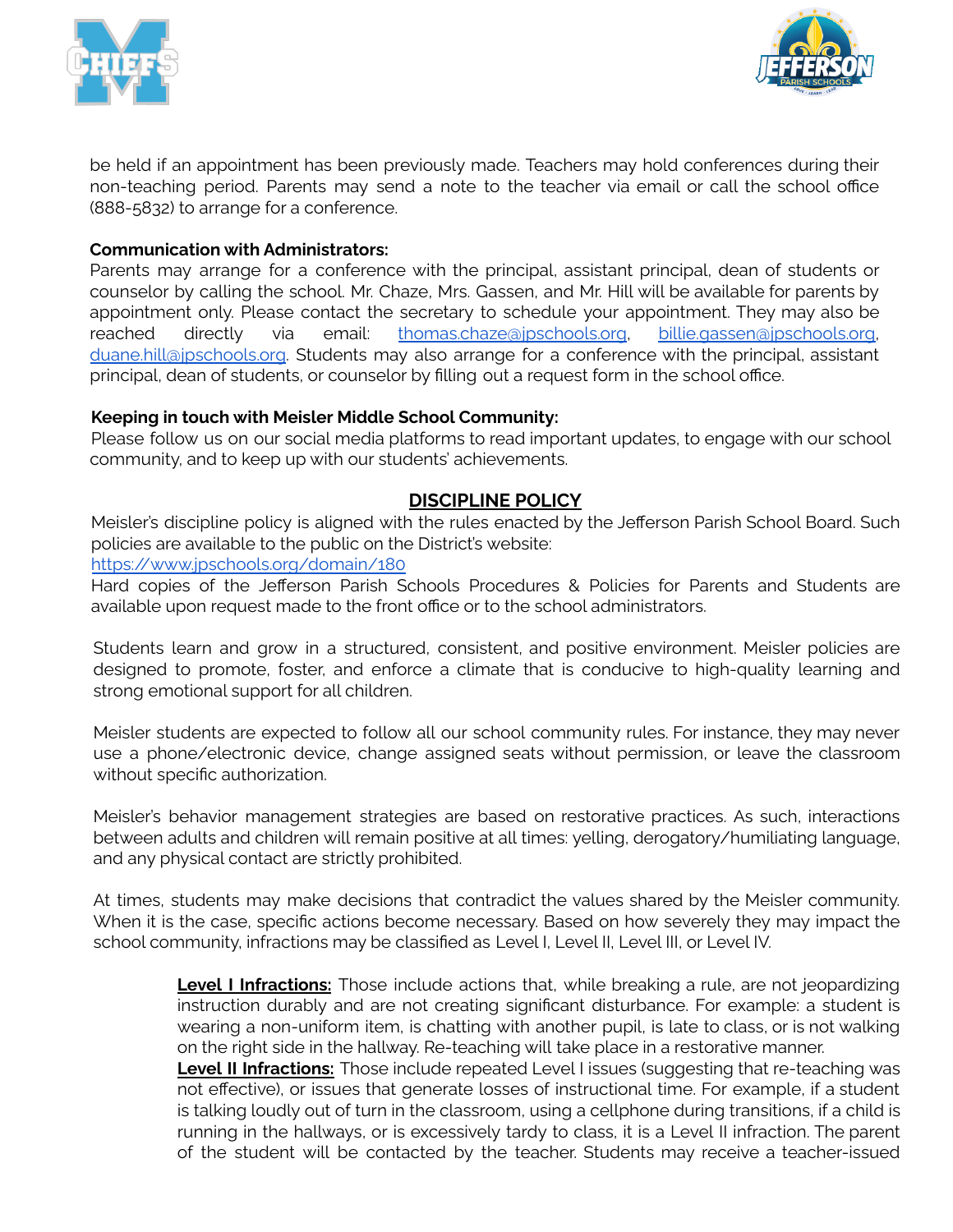



detention (lunch or PE) as a consequence of their actions.

**Level III Infractions:** Those constitute significant disturbances negatively affecting the classroom/school community. Repeated Level II infractions, severe disturbance in the classroom or in the hallway (student using foul language, active refusal to cooperate, actively refusing to follow rules, horseplaying, prohibited use of electronics in class, etc…).

Teachers/Faculty members will write a minor referral in JCampus, which will be as detailed as possible. Referrals are an inherent part of the due process to which all students are entitled. Consequences will be determined by administration through the investigation process. Students may receive a detention (lunch, PE, etc…), an in-school suspension, or any other disciplinary actions.

In addition, once a Level III infraction has taken place and has been documented, a support plan will be developed with the assistance of the Behavior Interventionist. To maximize the plan's effectiveness, its implementation will be reviewed on a regular basis. Parents will be contacted by the teacher and an in-school conference will take place in the presence of the teacher, the Dean of Students and/or the Behavior Interventionist. During the conference, the support plan will be explained to the parents and amended if necessary based on their input.

**Level IV Infractions:** Those constitute the most severe disturbances that may occur on campus, including but not limited to: fights, insulting a faculty member, assault on a faculty member, bullying, etc...

Once a level IV infraction occurs, an emergency meeting will take place with the faculty member(s) involved, the Dean of Students, the Behavior Interventionist, and the Assistant Principal and/or the Principal. A major referral will be written in JCampus. The same rules apply for Level IV major referrals as the ones that pertain to Level III minor referrals. Investigation will be conducted by the Dean of Students, with the support of the Assistance Principal and the Principal if necessary. Consequences will be determined as a result of the investigation and may include: expulsion, out of school suspension, in-school suspension, etc...

Furthermore, all Level IV infractions will lead to the development of a specific behavior support plan by the Behavior Interventionist. All Level IV referrals will be reviewed by the A/BIT team, which will determine whether further support is necessary.

#### **Positive Behavior Intervention Support (PBIS)**

Behavior management at Meisler is driven by the purpose of improving student decision-making and engaging children in productive reflections on their actions. As such, Positive Behavior Intervention & Support is the overarching framework for behavior management in Jefferson Parish Schools.

Positive and productive behavior is encouraged and rewarded every day on a consistent and frequent basis. Positive and productive communication is modeled by all faculty members of Meisler, who are responsible for fostering desirable behaviors anywhere on school grounds. This creates a schoolwide positive climate that prevents having to constantly react to infractions.

The PBIS committee is charged with coordinating the overall effort to foster positive relationships between all stakeholders at Meisler.

There are two different types of incentives for children whose actions exemplify Meisler's values: The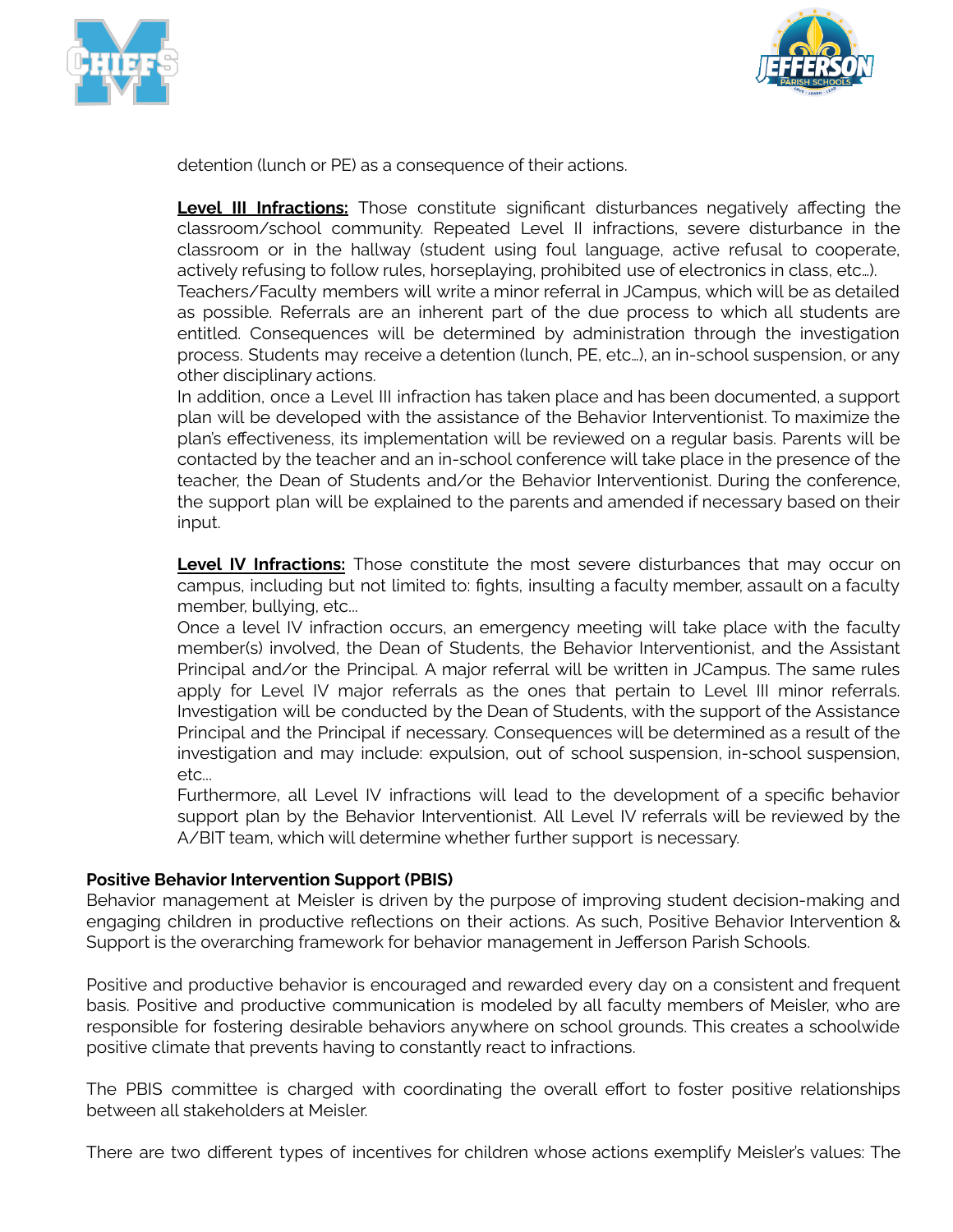



PBIS Monthly Reward and the Chief Store.

The PBIS Monthly Reward will be given to all students who qualify, based on one specific area of focus determined by the committee. Such focus could be: not being tardy to class (excluding the first period), having the required uniform, not using electronic devices, being prepared in the first two minutes of the class period, etc…). All teachers will be expected to keep track of the students' progress throughout the month (Documentation will be part of the Behavior Log). To qualify, children will have to meet their weekly PBIS target (with the possibility of missing the target once a week) and must have zero Level III or Level IV infractions. The reward will be given on Friday afternoon at the end of the month, and students will get incentives such as: recess, ice cream, snacks, etc…

The Chief Store gives students an opportunity to earn Chief Bucks, Meisler's virtual currency, with which they will get to purchase items such as gift cards, toys, sports apparel, etc… Children should be rewarded for displaying positive behavior. For instance, a child having followed class rules all week may receive 20 Chief bucks. Specific guidelines for Chief Bucks attribution will be provided in order to maintain consistency throughout campus.

## **Detentions**

Students may receive lunch or PE detentions for Level I to Level III infractions. Parents will be notified when a child receives a detention, which should be an opportunity for children to productively reflect upon the impact of their actions.

#### **Suspension Make Up Work**

Students who are removed from the classroom for disruptive, dangerous, or unruly behavior or who are suspended for ten days or less shall be assigned school work missed and shall receive either full or partial credit for such work if it is completed satisfactorily and timely as determined by the principal or designee, upon the recommendation of the student's teacher.

#### **Bullying Prevention**

Upon receipt or the written report of bullying, the principal/designee of the school shall initiate an investigation into the bullying incident no later than the next business day during which school is in session.

Documented interviews with the alleged victim, alleged offender, and witnesses must be conducted privately, separately, and confidentially.

The principal/designee shall follow the procedure for investigating bullying outlined by the LDOE by gathering information via the LDOE "Bullying Investigation Form."

The investigation of a bullying report shall be completed no later than 10 school days after the date the written report is submitted to the appropriate school official.

## **Prohibited Disciplinary Actions**

The following disciplinary measures, will never be employed by faculty members of Meisler as a consequence for children's actions:

- Corporal Punishment
- Humiliation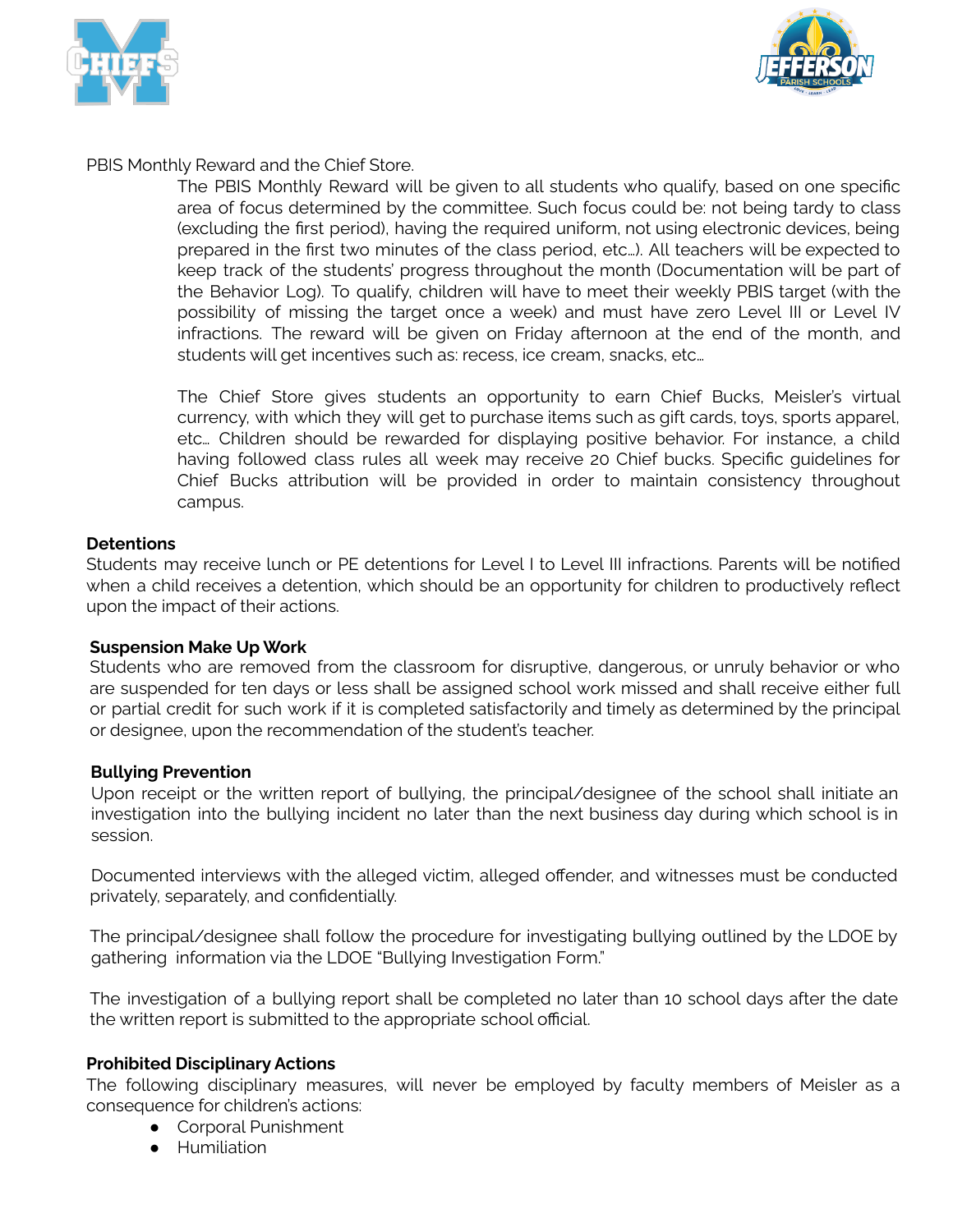



- Mass Punishment
- Accountability for other Students' Behavior
- Academic Grading
- Copying Lines
- Detention from Transportation

# **DRESS CODE/UNIFORMS**

Uniform policy is aligned with the policies enacted by the Jefferson Parish School Board. Such policies are available to the public on the District's website:

<https://www.jpschools.org/domain/180>

Hard copies of the Jefferson Parish Schools Procedures & Policies for Parents and Students are available upon request made to the front office or to the school administrators.

## **Approved Uniforms:**

The Official Uniform of Meisler Middle School consists of the following:

Shirts:

.

Oxford Gray Polo Shirt with Meisler Embroidered Insignia.

Pants:

All students must wear properly fitted and hemmed navy blue, no pleat, plain flat front uniform slacks.

- Dickie Style # 874 or Elderwear/Tom Sawyer Style # 1240.

*\*\*\* Skirts are not permitted*

A Plain Navy Blue or Black Belt must be worn. The belt must be one (1) inch in width, with a standard two (2) inch buckle.

Sweat pants may be worn for physical education only.

Shoes:

Tennis shoes with laces, straps or buckles are permitted. Tennis shoes with laces, straps and buckles must be fastened, laced, and tied completely at all times. Tennis shoes may be of any color combination. ∙ Both males and females must wear plain crew socks.

Outerwear:

Navy Blue Sweatshirt with the Meisler Embroidered Insignia. No hoods or front pockets will be allowed. \*\*\* No other pullover, buttoned or zippered sweatshirts or jackets are allowed.

Meisler navy blue windbreakers/jackets with the Meisler Embroidered Insignia may also be worn. ∙ In cases of cold weather students will be allowed to wear a plain long sleeve cotton t-shirt (Navy Blue, Black, Grey, or White) underneath their uniform shirt.

In cases of cold weather a heavy coat may be worn on top of the uniform at lunch and during physical education if needed. In cases of extreme weather, uniform policies may be amended or lifted. In such cases, students and families will be informed.

Female students may wear blue, black, gray or white headbands.

Backpacks:

Students must have a clear or mesh backpack.

Purses and Handbags may not be any larger than 12x 12 inches.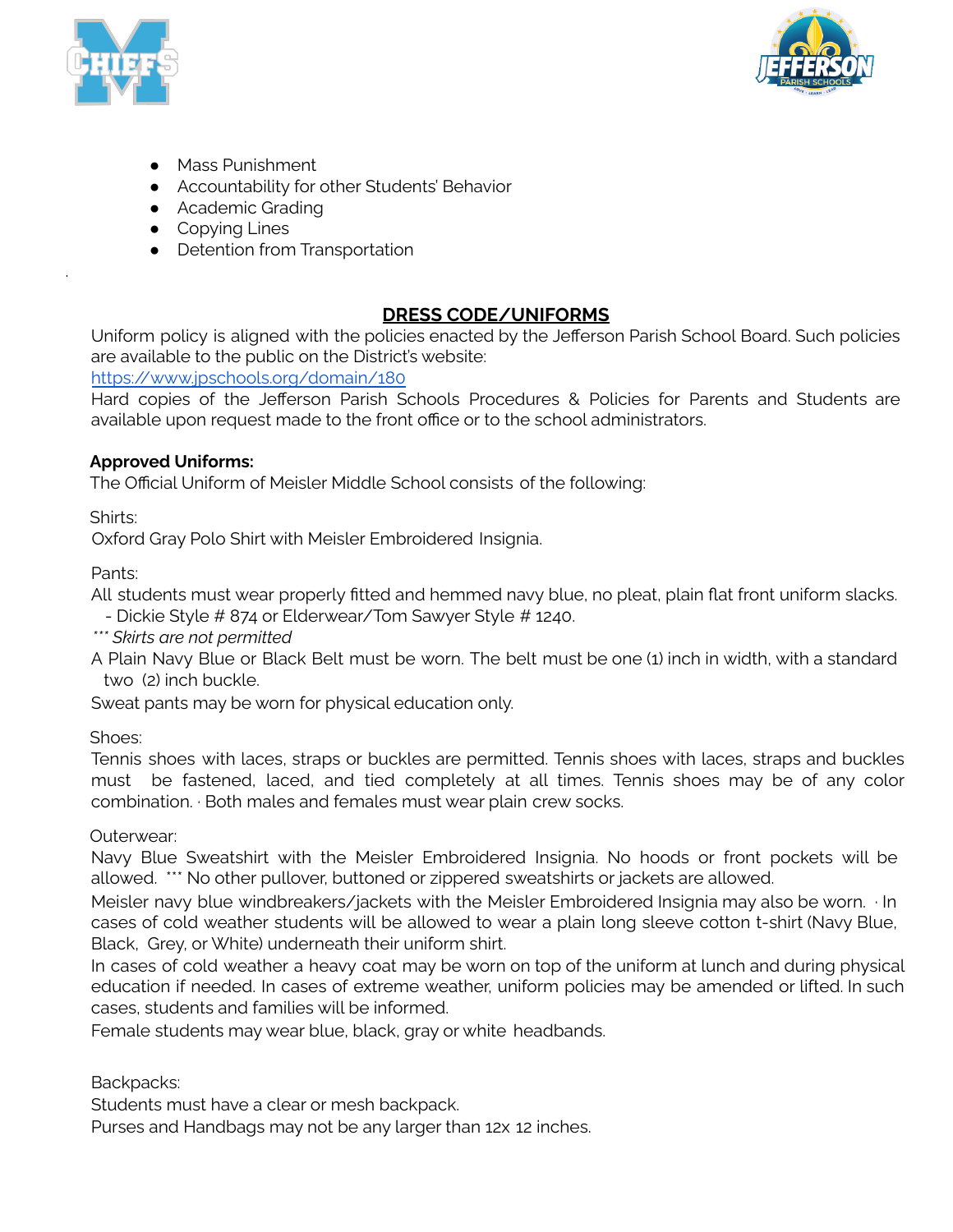



## **Unapproved Uniforms:**

No other pullover, buttoned or zippered sweatshirts or jackets are allowed without Meisler insignia. Headscarves and/or bandanas of any kind are prohibited for all students.

A student will use appropriate grooming that does not present a safety hazard or have the potential of creating a disruption to or interference with the orderly operation of the school environment, school activities, and/or educational objectives.

A student will wear his/her hair in a style that does not impair his/her eyesight.

A student will not wear hair rollers, shower caps, etc to school, extracurricular and co-curricular activities.

A student will not dye or color his/her hair in an extreme hair-color.

Excessive jewelry is not allowed. Earrings larger than a quarter are prohibited due to safety concerns.

No hoodies will be allowed on campus

No slides, crocs, slippers, or any other type of shoes are allowed besides close toed shoes

No electronic devices are to be out and visible on school grounds. This includes, but not limited to, cell phones, airpods, and headphones.

For additional dress code information see the Jefferson Parish Schools Procedures and Policies for Parents & Students.

No uniform policy can possibly address all issues related to potential dress code violation. The administration of Meisler Middle School will be the final judge of what constitutes approved attire and appearance. Please refer to the discipline policy for more information regarding consequences for uniform infractions.

#### **Dress Down Days:**

Occasionally, students will have the opportunity to participate in dress down days, either as a reward, or to serve as a fundraising opportunity for our school. The modalities of dress down days will be communicated prior to the event. Please refer to the following dress code requirements:

#### Students May Wear

- ∙ Jeans or Pants
- ∙ Shirts with Sleeves (Must cover the chest Midriff and back)
- ∙ Tie-Up Shoes
- ∙ Jewelry that follows the handbook policy
- ∙ All clothing must fit appropriately and cover your body

The following clothing items are prohibited

∙ You may not wear skirts.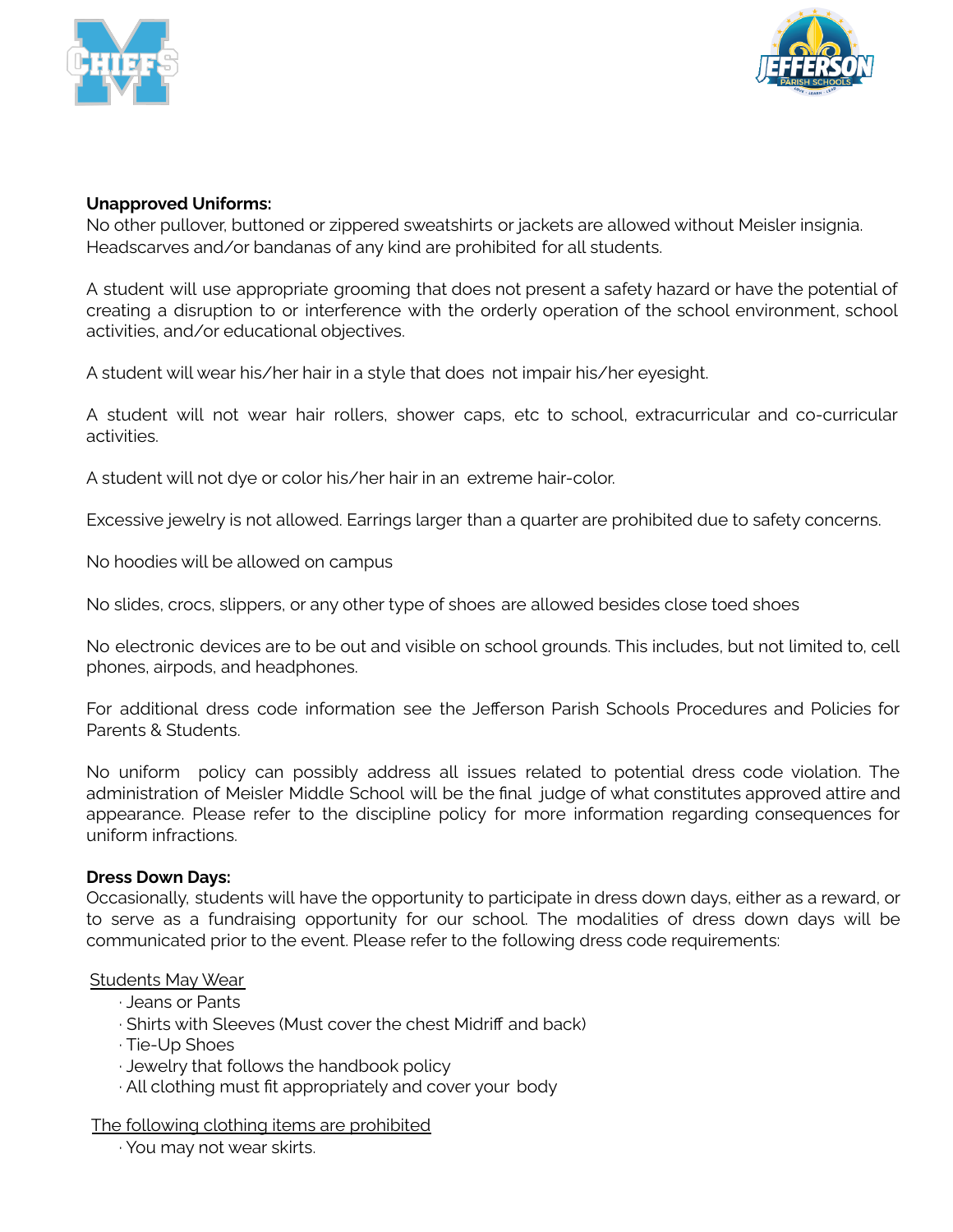



- ∙ You may not wear Capri pants, pajama pants, stretch pants or leggings/jeggings.
- ∙ You may not wear tank tops or sleeveless tops (even with a jacket covering)
- ∙ You may not wear clothing that is torn, ripped, or has holes.
- ∙ You may not wear slip-on shoes.
- ∙ Chest, midriffs, stomachs or back may not be exposed.

The School Administration has the right to adjust this policy without notice.

Any student in violation will be subject to disciplinary consequences and will be required to obtain the proper attire immediately.

# **ELECTRONIC DEVICES**

Policies governing student use of electronic devices (such as, but not limited to, phones, smart watches, internet-connected devices, etc…) are aligned with the rules and regulations enacted by the Jefferson Parish School Board. Such policies are available to the public on the District's website: <https://www.jpschools.org/domain/180>

Hard copies of the Jefferson Parish Schools Procedures & Policies for Parents and Students are available upon request made to the front office or to the school administrators.

Students may bring a phone to school, but the phone must be off and not be visible. Students are permitted to use the telephone only for emergency purposes. Students violating the policy will be asked to surrender their device, which will be returned by the end of the day or directly to the parent. Failure to give the device to a school system employee when requested is considered a serious offense and will add to the severity of the consequence. Infractions pertaining to use of electronic devices will be handled according to the Meisler's discipline policy, which is governed by the Jefferson Parish School Policies & Procedures for Parents & Students.

## **FEES**

Students may be assessed fees in several courses offered. These fees are for materials such as student IDs, science labs, art supplies, current event magazines, etc. Parents will be informed of the fee for each course. Fees must be paid in their entirety as they are issued.

## **FAMILY INVOLVEMENT**

We understand that family involvement is key to student success. We want to provide our school communities with as many opportunities to get involved as possible.

School nights and events are an important way to get involved. Our first event of the year will be our Back to School event, during which we will present our plan for a successful 2021-2022 school year and answer your questions. During the year, we will hold several family nights, such as literacy night, math night, ESL night, testing night.

We also want to promote initiatives that increase partnership with our families. We will offer opportunities to get involved in many projects, such as parent committee, beautification of campus, etc…

Your feedback is needed. We are dedicated to serving your children, we are thankful for your support, and we want you to be an integral part of our endeavor.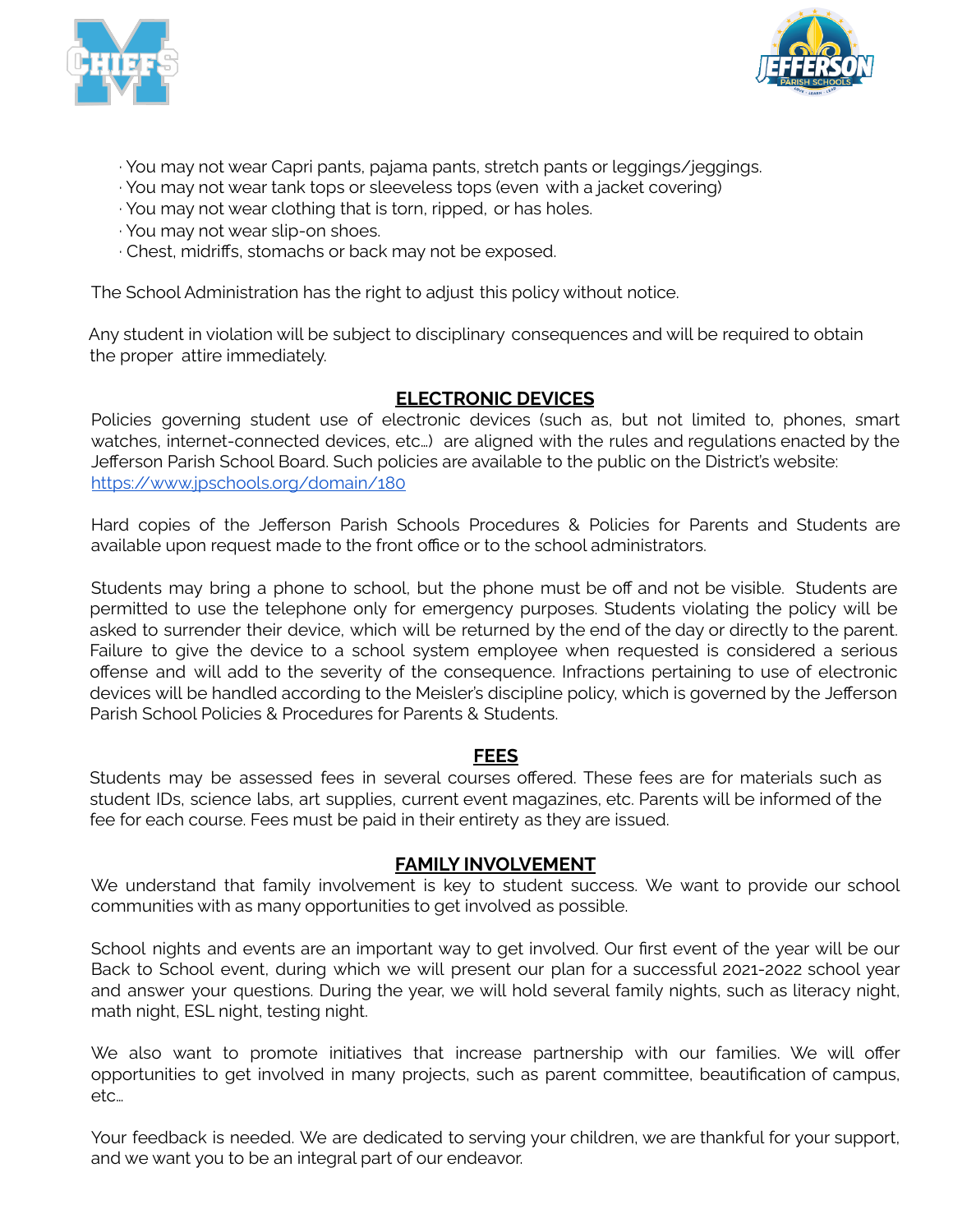



# **GRADES, EXAMS, REPORT CARDS AND INTERIM REPORTS**

All students will receive Interim/Progress Reports during the fifth week of each marking period. Second and fourth nine weeks exams will be administered only during the designated JPS official exam time. The District School calendar can be found on the Jefferson Parish Schools website.

Report cards are issued at the end of each nine weeks approximately five days (5) after the close of the marking period.

Specific guidelines regarding the possibility for students to make up work when having received a failing grade will be provided once made available by the district.

# **GUIDANCE/COUNSELING**

Students' emotional well-being is of the utmost importance. Guidance/Counseling services are available to all students in school. These services include assistance with academic planning, career information, social/personal concerns. Students with concerns, academic or personal, are offered individual or group counseling. Parents may request progress reports on their child by contacting the counselor.

Students may not choose to go to the counselor's office without asking prior permission from their teacher.

## **IDENTIFICATION CARDS**

ID cards allow for immediate identification of a student on a regular and emergency basis. IDs are purchased during the first month of school for \$7.00. Replacement IDs (lost, stolen or damaged) are sold for \$5.00, and replacement clips are sold for \$1.00. A request for a replacement ID or clip must be made in the main office. The ID is considered a part of the official school uniform and must be worn daily. The student ID card must be in an undamaged and unaltered condition and worn on the school issued clip on the students' shirt collar at all times.

# **LIBRARY REGULATIONS**

Library policies will be communicated to students at the beginning of the school year.

## **MEDICATION**

Meisler's medication policy is aligned with the policies enacted by the Jefferson Parish School Board. Such policies are available to the public on the District's website:

# <https://www.jpschools.org/domain/180>

Hard copies of the Jefferson Parish Schools Procedures & Policies for Parents and Students are available upon request made to the front office or to the school administrators.

The following procedures may change at any time, based on guidance provided by the district:

Parents/guardians should bring their child to the medication site for assessment by a Jefferson Parish School Nurse.

Parents/guardians should request the Medication Order and Parent/Guardian Written Consent for Medication Administration form.

Parents/guardians should have their Physician complete and sign the School Medication Order Form.

Parents/guardians should take the above-completed forms along with the medication in its bottle/container to the Jefferson Parish School System Nursing Office.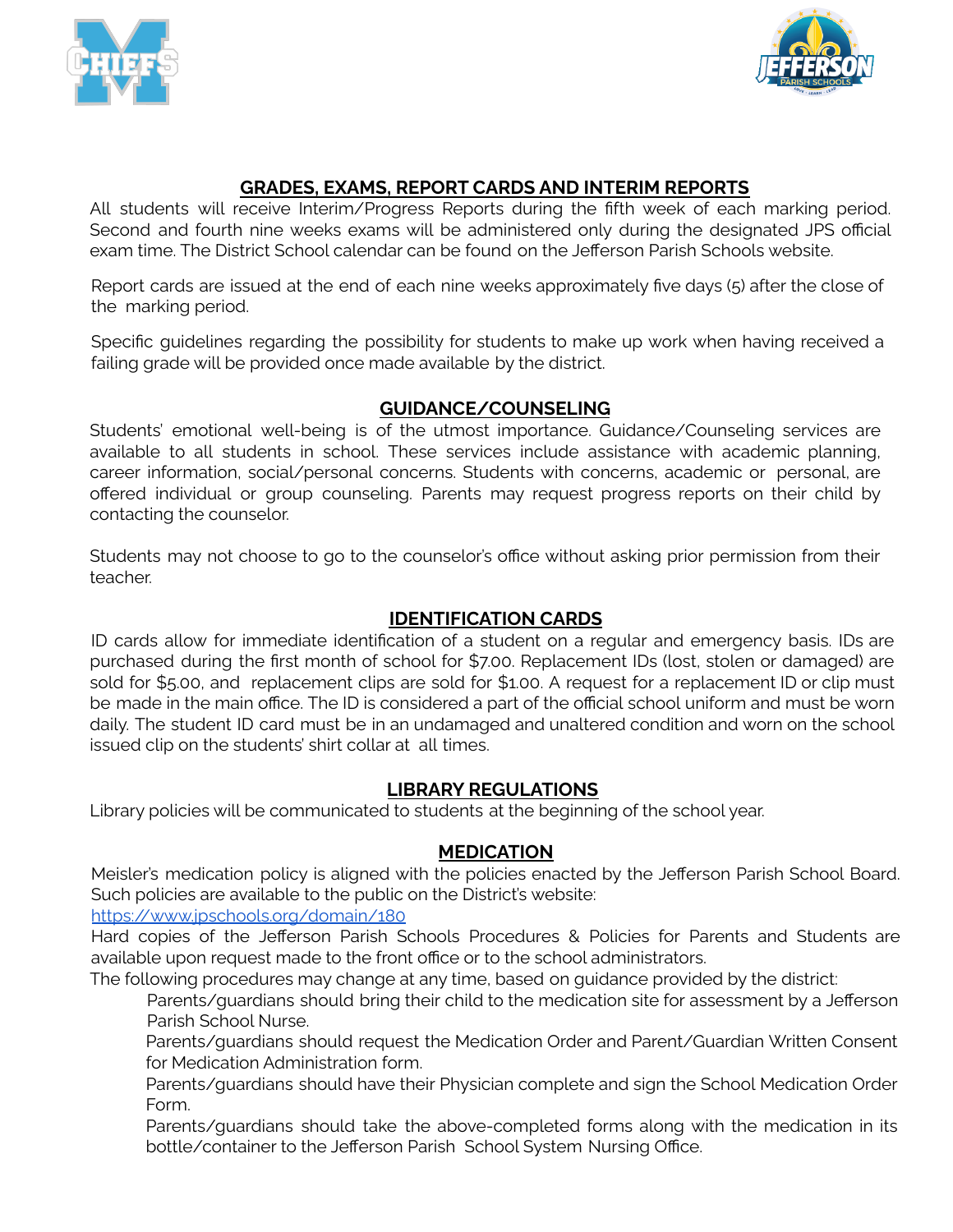



Parents/Guardians should call before going to the Nursing Office to be sure a nurse is available.

After the forms and medication have been reviewed and approved by the nurse, parents/guardians should take the medication to Meisler.

All medication containers (even over the counter medications) are to be labeled by a Louisiana licensed pharmacist.

Parents/guardians should ask their pharmacist to provide separate medication containers for school & home use.

A maximum 25-day supply of medication can be stored at school.

Medication must be picked up by the parent at the end of the year.

It is the responsibility of the parents to ensure that all prescribed medication is taken according to the physician's instructions.

Jefferson Parish School employees are not allowed to administer eye drops, eardrops, medication applied to the skin, or medication that exceeds the recommended dosage.

Students are not allowed to bring any type of prescription medication or non-prescription medication to school. (No aspirin, cough drops, inhalers, etc.)

# **SCHEDULES**

Each student will be assigned a class schedule according to the results of standardized tests, grades, and/or teacher recommendation. Schedules will not be changed at the request of the student or parent.

Students will be assigned to ELA, math,science, social studies, and band or physical education classes. If an error is made on a schedule, students will have an opportunity to request a review of the schedule with an administrator. Class assignments may be changed at any time by administration to maximize learning outcomes.

# **STUDENT PASSES & UNAUTHORIZED AREAS**

#### **Hallway Passes**

Meisler students must be present in their assigned area at all times in order to be constantly supervised. Students will be issued a hall pass as needed. This pass is required to leave an assigned area. No student will be allowed out of class without the proper pass. Students in the hall during class must have a pass for that period to present upon request. Only the student to whom it was issued may use the pass. Students are responsible for their pass. Unauthorized use of a pass, or failure to provide a pass following a request from a faculty member may result in disciplinary action.

# **Unauthorized areas**

Students are supposed to follow their schedule strictly. They may not choose to be present in any campus location that is not specifically indicated by their schedule. Students may never wander in the hallways or through the facility. They are always required to hold a pass indicating specifically their destination as well as their time of return to class. Students may never be present in a classroom without an adult.

Unauthorized areas are outside by the ends of the building by rooms 115, 130, 220, and 250, behind the gym (unless with a physical education class and teacher), and any place on campus that prevents normal supervision from faculty from taking place.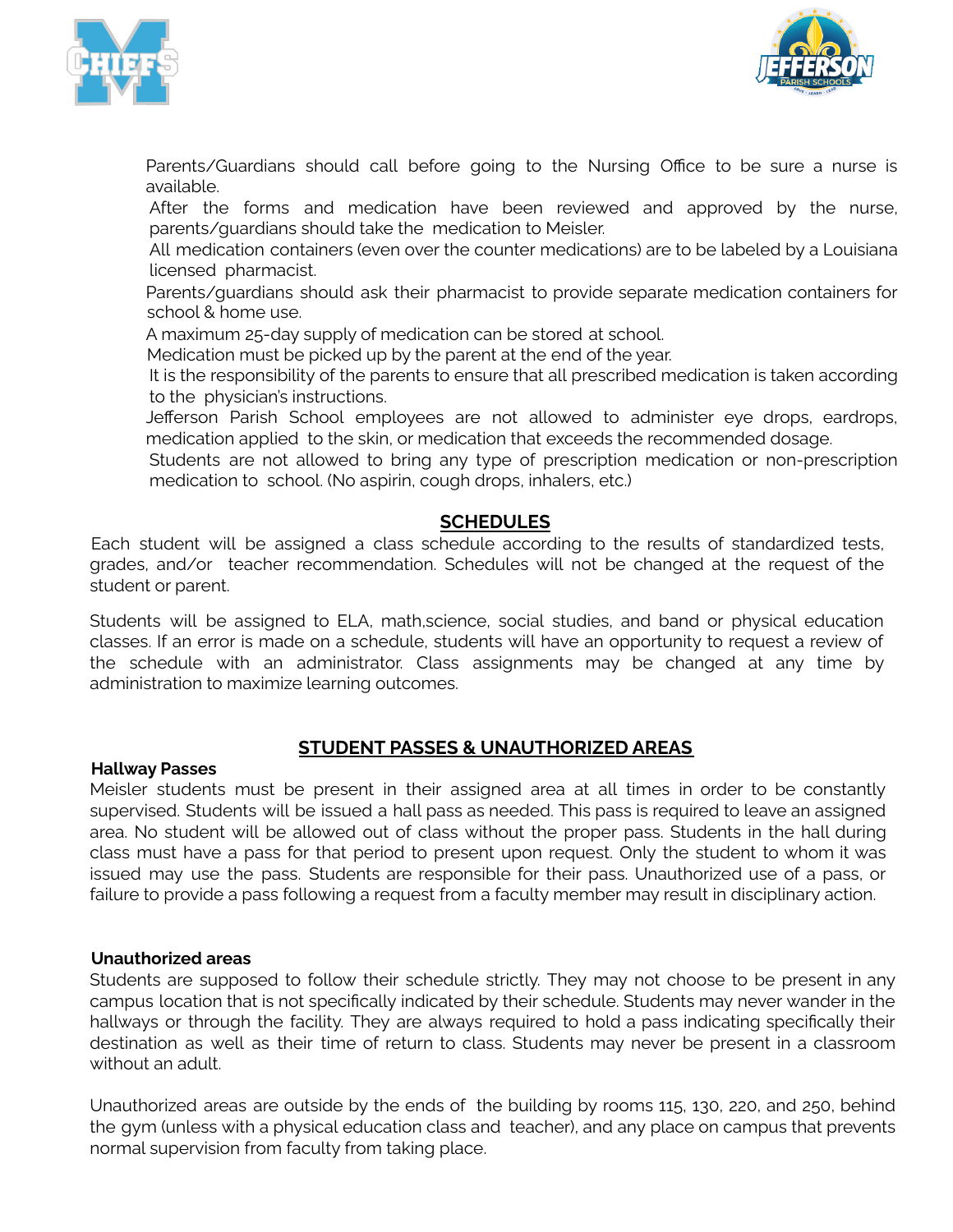



Being present in an unauthorized area at any time may result in disciplinary action.

# **PHYSICAL EDUCATION - ATHLETICS - ACADEMIC ELIGIBILITY - FIELD TRIPS & CLUBS**

#### **PE Class**

All students are required to dress out and participate in gym class. All children are required to purchase a Meisler PE uniform (shorts & t-shirt) for a total cost of \$30. If it is necessary for a student to be excused from the gym, a written excuse from his or her doctor must be presented to the homeroom teacher and a copy to the coach. Gym lockers are to be used only at the student's gym period. During P.E. students are required to store their items (clothing, backpacks, books, supplies, etc…) in their assigned lockers. Sharing of lockers between students is never permitted.

## **Athletics**

The following sports are available for boys: soccer, football, basketball, baseball, and for girls: volleyball, basketball, softball, and soccer. Tryouts are announced in advance. Students are encouraged to try out for any sport. Practice is held after school. Arrangements must be made for transportation home after practice. Certain league eligibility and school responsibility rules apply to middle school students and will be explained by the coaches of each sport. Students planning to try out for a sport must have a current, documented physical examination and insurance prior to attending try-outs.

#### **Academic Eligibility**

All students who participate in any extracurricular activities, i.e., athletics, clubs, etc., will be required to meet Jefferson Parish School Board academic requirements. Additionally, athletic eligibility may be revoked if the student's behavior does not meet the school expectations.

## **Field Trips**

Students are expected to exemplify Meisler's values in all their actions. As such, their behavior is subjected to the highest expectations when they participate in a field trip. Teachers and administrators may deny a student the right to participate in a field trip because of unsatisfactory behavior.

#### **Club Activities & Extracurriculars**

All club activities are restricted to Meisler Middle School students. Activities will be announced and offered to students as they become available. All Meisler policies apply to extracurricular activities.

## **WITHDRAWAL REQUEST & REQUEST FOR RECORDS**

#### **Withdrawal Request**

A government issued picture ID (I.E. Driver's License, Passport, ETC.) must be presented to initiate a withdrawal request. Note: Withdraw requests will not be processed until all books and monies due are turned in to Meisler Middle School. Completed withdrawal forms will be available for pick-up within 72 hours of request.

#### **Request for Records**

A government issued picture ID (I.E. Driver's License, Passport, ETC.) of parent/guardian must be presented in order to obtain any records. Requested records will be available for pick-up within 72 hours of request. Copies of Student records will cost \$1.00 per page.